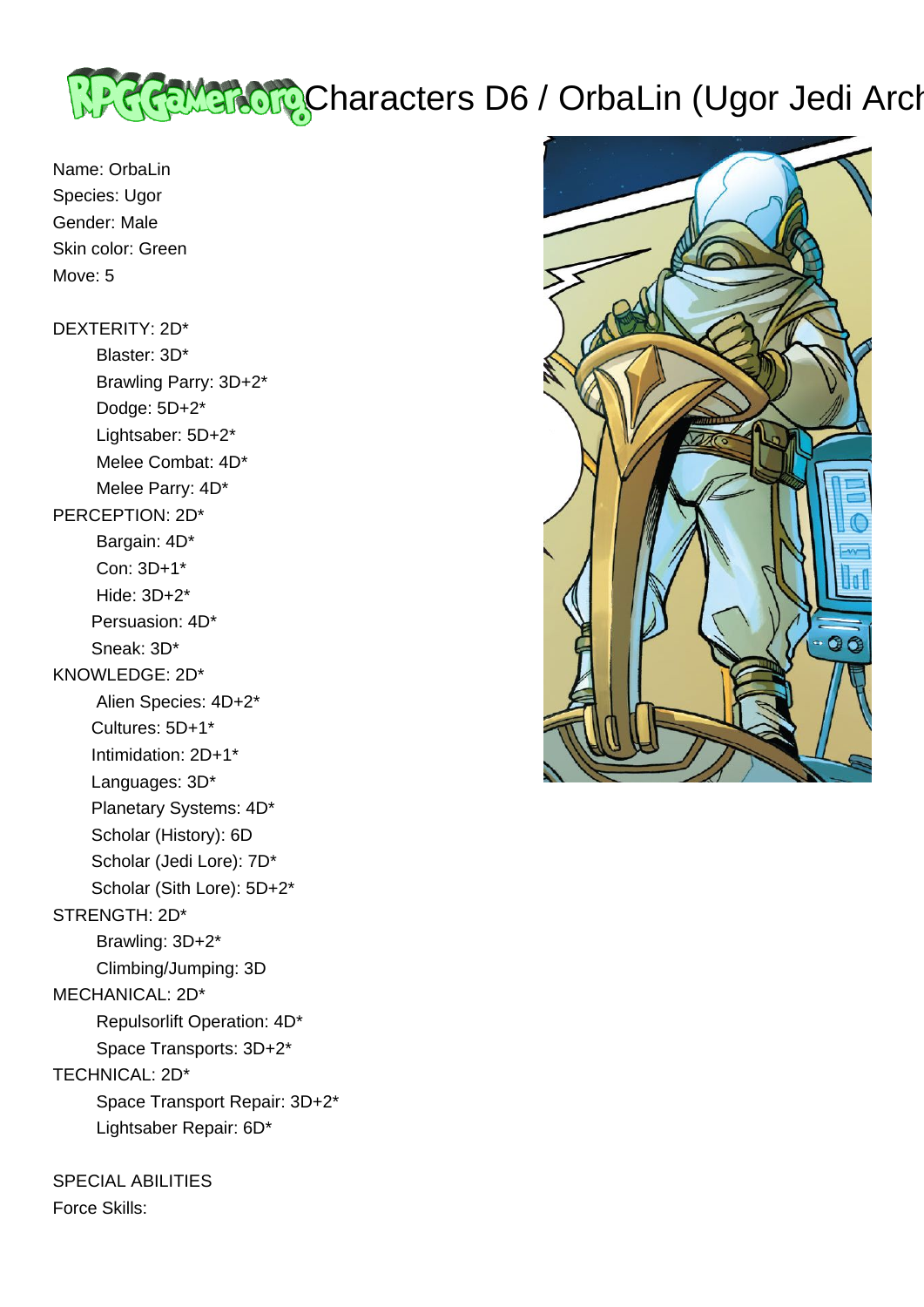Control: 11D Sense: 12D Alter: 9D+2

# Force Powers:

 Accelerate Healing, Absorb/Dissipate Energy, Concentration, Control Pain, Emptiness, Hibernation Trance, Combat Sense, Danger Sense, Life Detection, Life Sense, Magnify Senses, Receptive Telepathy, Sense Force, Telekinesis, Farseeing, Lightsaber Combat, Projective Telepathy, Accelerate Another's Healing, Control Another's Pain, Place Another in Hibernation Trance, Affect Mind, Force Harmony, Dim Other's Senses, Lesser Force Shield

\*Amorphous: Normal Ugors have a total of 12D in attributes. Because they are amorphous beings, they can shift around the attributes as is necessary - forming pseudopodia into a bunch of eyestalks to examine something, for example, would increase the Ugor $\hat{\mathbf{a}} \in \mathbb{M}$  perception. However, no attribute may be greater than 4D, and the rest must be allocated accordingly. Adjusting attributes can only be done once per round, but it may be done as many times during an adventure as the player wants - but, in combat, it must be declared when other actions are being declared, even though it does not count as an action (and, hence, does not make other actions more difficult to perform during that round). Ugors also learn skills at double their normal costs (because of their amorphous nature).

# Story Factors:

Squib-Ugor Conflict: The Ugors despise the Squibs and will go to great lengths to steal garbage from them, since they venerate garbage as a god.

# EQUIPMENT

 White environment suit with gold detailing and brown gloves and belt, Domed blue helmet with two breathing tubes, Lightsaber (5D)

FORCE SENSITIVE - Y FORCE POINTS 9 DARK SIDE POINTS 0 CHARACTER POINTS 6

Description: OrbaLin was a male Ugor Jedi archivist who lived during the High Republic Era. Serving aboard the Starlight Beacon space station, OrbaLin led the autopsy of a Hutt trader whose corpse had been found on a derelict starship after a Nihil attack. Later, OrbaLin represented Starlight's Jedi at the Valo Republic Fair while Marshal Avar Kriss was off fighting the Drengir, and fought Nihil raiders during their attack. Due to the largely formless nature of his species, OrbaLin wore an environment suit in order to function in environments tolerable to humans and near-humans.

#### **Biography**

OrbaLin, a male Ugor, was the first member of his species to ever join the Jedi Order. During the High Republic Era, he became the resident Jedi archivist aboard the Starlight Beacon space station. At the station's dedication ceremony, OrbaLin encountered recently elevated Jedi Master Elzar Mann and had a